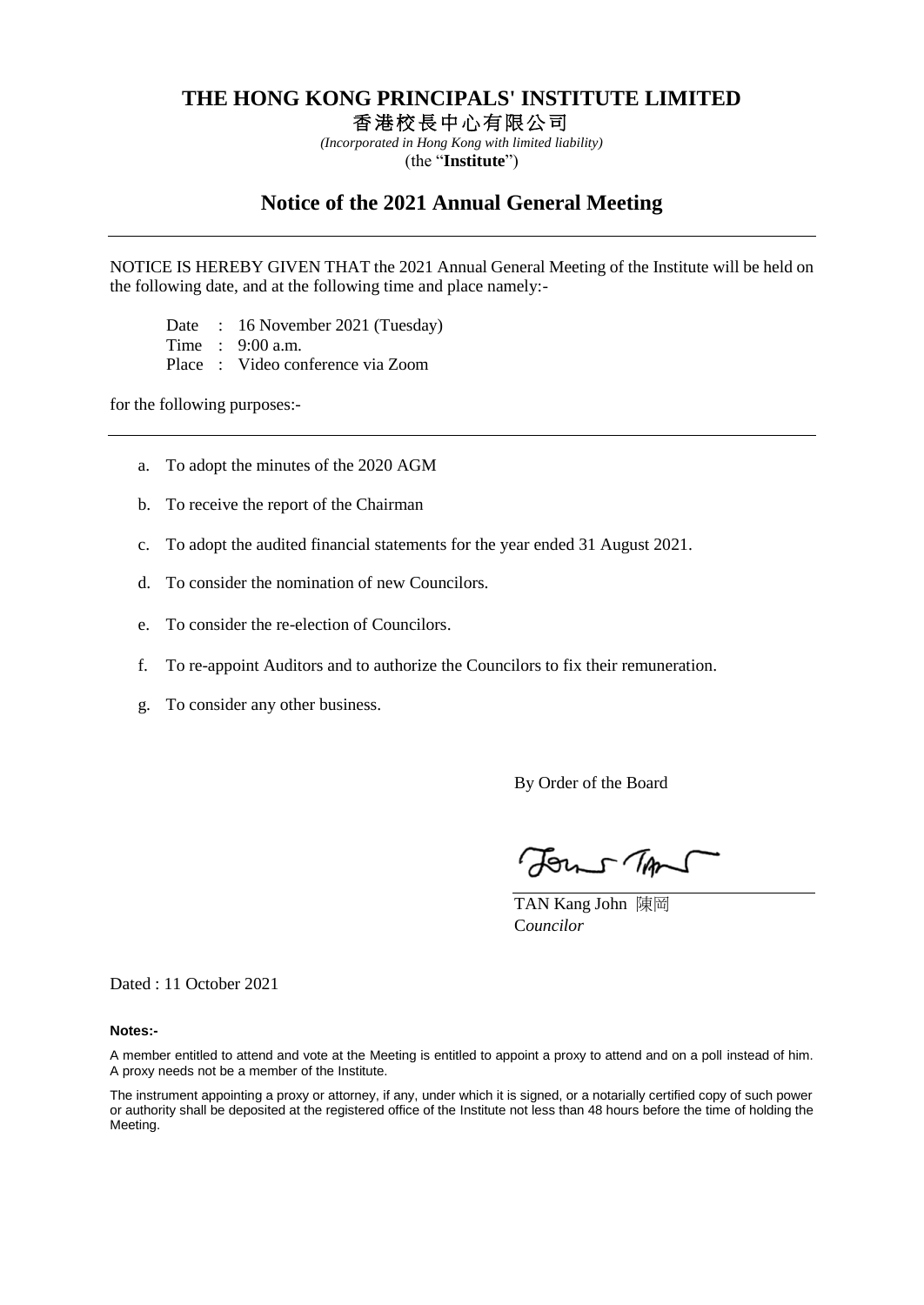## **THE HONG KONG PRINCIPALS' INSTITUTE LIMITED** 香 港 校 長 中 心有 限公 司

(*Incorporated in Hong Kong with limited liability*) (the "**Institute**")

### **MINUTES OF THE 2020 ANNUAL GENERAL MEETING OF THE INSTITUTE HELD BY VIDEO CONFERENCING VIA ZOOM ON 19 NOVEMBER 2020 AT 9:00 A.M.:-**

#### **Present:**

Members: As per the attendance sheets attached.

### **1. CHAIRMAN**

TAN Kang John 陳岡 was elected Chairman of the meeting ("**Meeting**").

### **2. QUORUM**

It was noted that a quorum was present throughout the Meeting.

#### **3. ADOPTION OF THE MINUTES OF THE 2019 AGM**

The Chairman asked that the minutes of the 2019 Annual General Meeting as presented be adopted.

**The motion was carried**.

**Moved: CHAU Suk Man Eva Seconded: NG Yim Ting, Alice**

#### **4. CHAIRMAN'S REPORT**

The Chairman proposed that the report be received as presented. **Moved: CHEN Dion Seconded: CHAU Wai Chu The motion was carried.**

#### **5. AUDITED FINANCIAL STATEMENTS**

The Chairman proposed that the audited financial statements be received as presented. **Moved: CHAU Suk Man Eva Seconded: NG Yim Ting, Alice**

**IT WAS RESOLVED THAT** the audited financial statements of the Institute for the year ended 31 August 2020 together with the Councilors' and Auditor's Reports thereon, now attached to these resolutions, be received and adopted.

#### **6. COUNCILORS**

According to Article 68 of the Institute's Articles of Association, all the existing Councilors shall serve two-year terms or such term of less than two years as the Council may by resolution shorten and may succeed themselves for not more than three consecutive terms unless they are disqualified or removed as Councilors as stipulated in Article 67 of the Institute's Articles of Association. The retiring Councilors are being eligible for reelection at the annual general meetings.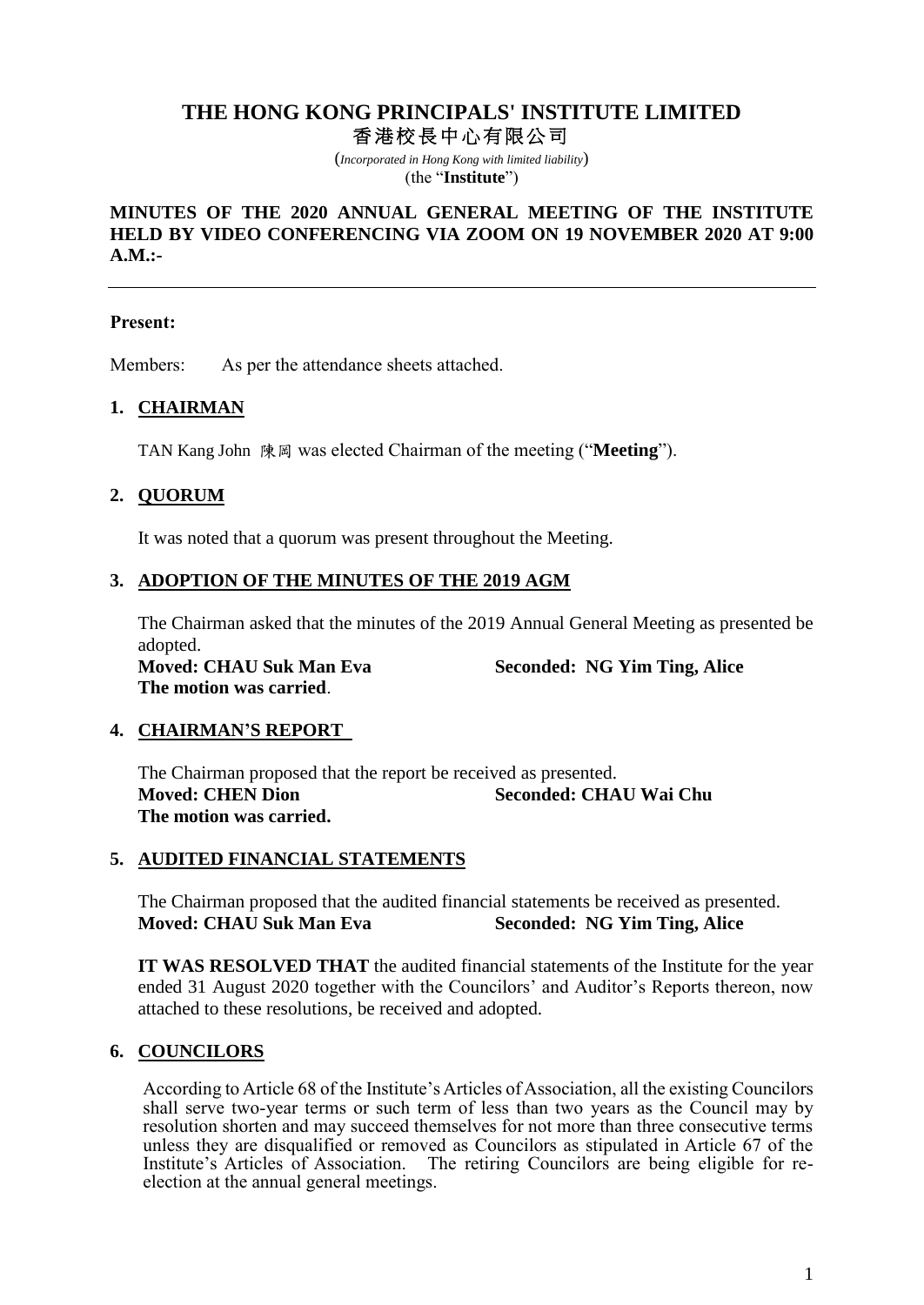- a. **IT WAS NOTED THAT** each of CHAN Yuen Ling 陳婉玲, TAN Kang John 陳岡, CHAN Ka Pik 陳嘉碧, CHAU Wai Chu, Maggie 周維珠, HSU AU Yee Wah, Eva 區 懿華 and YEUNG Po Fung 楊寶鳳 will remain in office as Councilors of the Institute until the date of 2021 Annual General Meeting.
- b. **IT WAS NOTED THAT** CHAU Suk Man Eva 周淑敏, CHEN Dion 陳狄安, FUNG Man Yi Wendy 馮敏兒, KWOK Yuk Lin 郭玉蓮, LAU Tit Mui 劉鐵梅, NG Yim Ting, Alice 吳炎婷 and POON Siu Chi 潘紹慈 will retire as Councilors of the Institute with effect from the passing of the resolutions, and be eligible for re-appointment.

**IT WAS RESOLVED THAT** the aforesaid retirement be accepted.

### **7. NOMINATION AND APPOINTMENT OF COUNCILORS**

It was noted the following persons were being nominated as Councilors of Institute:

CHAU Suk Man Eva周淑敏 CHEN Dion 陳狄安 FUNG Man Yi Wendy 馮敏兒 KWOK Yuk Lin 郭玉蓮 LAU Tit Mui 劉鐵梅 NG Yim Ting, Alice 吳炎婷 POON Siu Chi 潘紹慈 YEUNG Chor Kit 楊楚傑

**IT WAS RESOLVED THAT** the aforesaid appointments be approved and each of the above persons be appointed as Councilors of the Institute for a 2-year terms with effect from 19 November 2020 and may succeed themselves in accordance with the articles of association of the Institute.

### **8. DECLARATION OF INTEREST BY NEW COUNCILORS**

Attached to these resolutions are the notices issued from the new Councilors to the Institute specifying the corporations, firms and businesses in whose transaction, arrangement or contracts with the Institute they are to be regarded as being interested for the purpose of Section 536 of the Companies Ordinance. The interests of the Councilors are noted.

## **9. AUDITORS**

## **IT WAS PROPOSED THAT World Link CPA Limited** 華普天健**(**香港**)**會計師事務

所有限公司 being eligible and offering themselves for re-appointment, be and is hereby appointed as auditors of the Institute to hold office until the conclusion of the next Annual General Meeting or the passing of the written resolutions of the members of the Institute in lieu of the next Annual General Meeting at a fee to be fixed by the Councilors. **IT WAS ALSO RESOLVED THAT** the Councilors are authorized to fix their remuneration.

**Moved: CHAU Suk Man Eva Seconded: CHAU Wai Chu The motion was carried.**